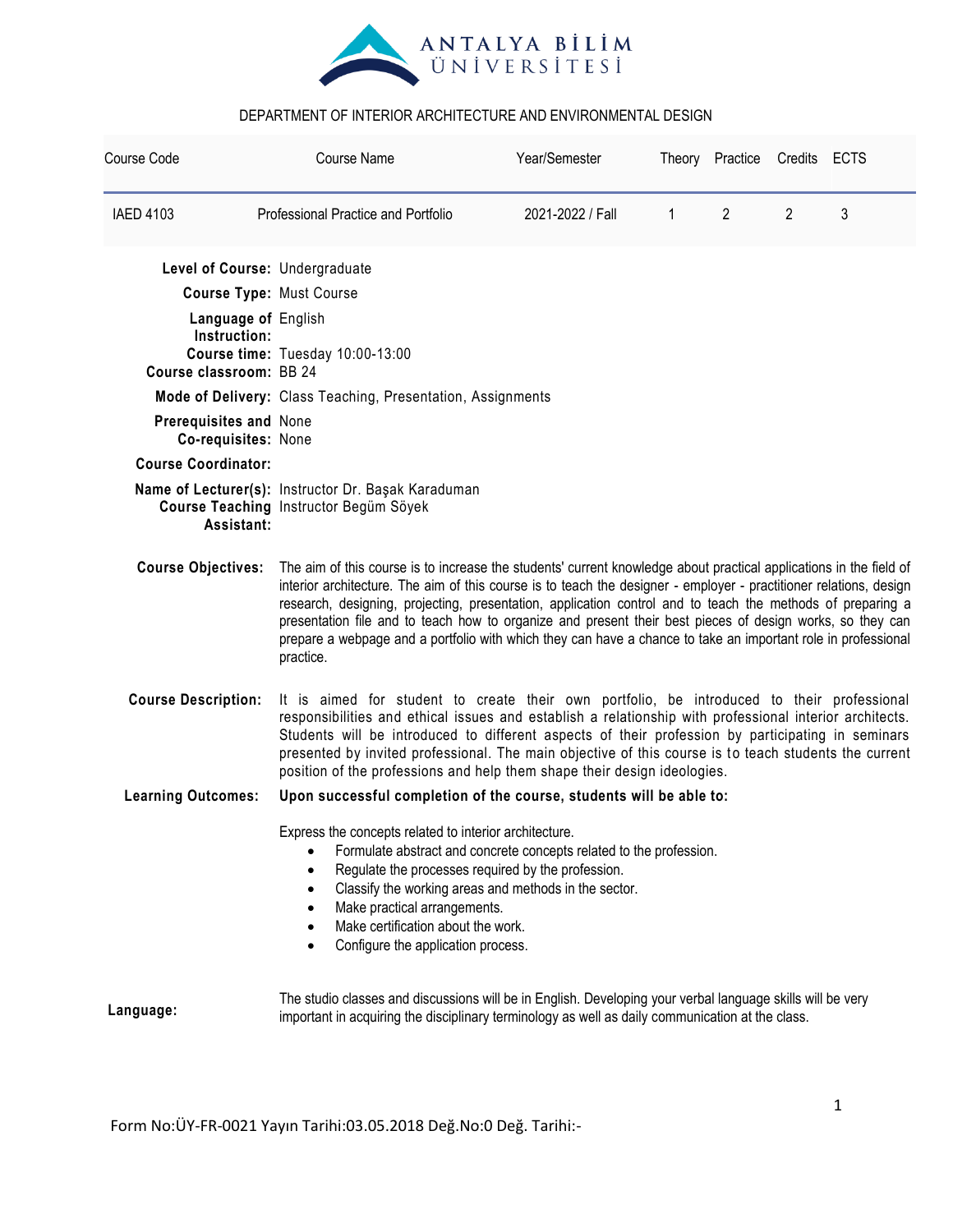

**Text Books:**

-

| <b>Recommended Text</b><br><b>Books:</b>                                                                                                                                                                                                                                                                                                                                                                                                                                                                                         | Sey, Y., Orhon, İ., Aral, N., Meslek Pratiği Bilgisi Dersi Notları, İTÜ Mimarlık Fakültesi, Baskı Atölyesi,<br>1984.                                                                                                                                                                                                                                                                                                                                                                                                                                                                                                                                                                                                                                                                                                                           |  |  |  |  |  |  |
|----------------------------------------------------------------------------------------------------------------------------------------------------------------------------------------------------------------------------------------------------------------------------------------------------------------------------------------------------------------------------------------------------------------------------------------------------------------------------------------------------------------------------------|------------------------------------------------------------------------------------------------------------------------------------------------------------------------------------------------------------------------------------------------------------------------------------------------------------------------------------------------------------------------------------------------------------------------------------------------------------------------------------------------------------------------------------------------------------------------------------------------------------------------------------------------------------------------------------------------------------------------------------------------------------------------------------------------------------------------------------------------|--|--|--|--|--|--|
|                                                                                                                                                                                                                                                                                                                                                                                                                                                                                                                                  | Piotrowski C.M. (1989). Professional Practice for Interior Designers., New York: Van Nostrand<br>$\bullet$<br>Reinhold.                                                                                                                                                                                                                                                                                                                                                                                                                                                                                                                                                                                                                                                                                                                        |  |  |  |  |  |  |
| For the terminology:                                                                                                                                                                                                                                                                                                                                                                                                                                                                                                             |                                                                                                                                                                                                                                                                                                                                                                                                                                                                                                                                                                                                                                                                                                                                                                                                                                                |  |  |  |  |  |  |
| <b>Reading Text books:</b>                                                                                                                                                                                                                                                                                                                                                                                                                                                                                                       |                                                                                                                                                                                                                                                                                                                                                                                                                                                                                                                                                                                                                                                                                                                                                                                                                                                |  |  |  |  |  |  |
|                                                                                                                                                                                                                                                                                                                                                                                                                                                                                                                                  |                                                                                                                                                                                                                                                                                                                                                                                                                                                                                                                                                                                                                                                                                                                                                                                                                                                |  |  |  |  |  |  |
| <b>Planned Learning</b><br><b>Activities and Teaching</b><br>Method:                                                                                                                                                                                                                                                                                                                                                                                                                                                             | Learning/Teaching Method: The expected learning outcomes for the course will be assessed through: Class<br>hour submissions, a Midterm Exam, Final Project and Class discussions and feedback.                                                                                                                                                                                                                                                                                                                                                                                                                                                                                                                                                                                                                                                 |  |  |  |  |  |  |
|                                                                                                                                                                                                                                                                                                                                                                                                                                                                                                                                  | Assignments: Students are required to complete and submit assignments for both in class exercise and home<br>works according to syllabus.                                                                                                                                                                                                                                                                                                                                                                                                                                                                                                                                                                                                                                                                                                      |  |  |  |  |  |  |
|                                                                                                                                                                                                                                                                                                                                                                                                                                                                                                                                  | Class Participation: Regular attendance of all enrolled classes is expected. Do not be late to the class.<br>Attendance will be taken through your signature within the first 15 minutes of the class; if you come later you will<br>be considered absent. At the end of the Semester, your attendance will be reported on UBS system.<br>Attendance is compulsory and in case of absenteeism of more than 20% for the practice and %30 for the<br>theory, the system will automatically grade you "FF". If you miss a class, it is your responsibility to 'make up' all<br>work, including items discussed in class. Class contribution will be measured in terms of quality not quantity. If<br>you need to leave early for whatever reason, you should exercise politeness and notify your professor at the<br>commencement of the session. |  |  |  |  |  |  |
| Academic integrity & plagiarism: Academic integrity is the pursuit of scholarly activity based on the values of:<br>honesty, trust, fairness, respect and responsibility. Practicing academic integrity means never plagiarizing or<br>cheating, never misrepresenting yourself, never falsifying information, never deceiving or compromising the<br>work of others. Basically this means, either intentionally or unintentionally, using the words or ideas of someone<br>else without giving credit, it's strictly forbidden. |                                                                                                                                                                                                                                                                                                                                                                                                                                                                                                                                                                                                                                                                                                                                                                                                                                                |  |  |  |  |  |  |
|                                                                                                                                                                                                                                                                                                                                                                                                                                                                                                                                  | Course Text books: There is no specific textbook for this course.                                                                                                                                                                                                                                                                                                                                                                                                                                                                                                                                                                                                                                                                                                                                                                              |  |  |  |  |  |  |
|                                                                                                                                                                                                                                                                                                                                                                                                                                                                                                                                  | Key Works: In this studio course lectures and assignments mainly focuses on preparing students to the<br>professional life and designing a portfolio                                                                                                                                                                                                                                                                                                                                                                                                                                                                                                                                                                                                                                                                                           |  |  |  |  |  |  |
|                                                                                                                                                                                                                                                                                                                                                                                                                                                                                                                                  | <b>Specific Rules:</b>                                                                                                                                                                                                                                                                                                                                                                                                                                                                                                                                                                                                                                                                                                                                                                                                                         |  |  |  |  |  |  |
|                                                                                                                                                                                                                                                                                                                                                                                                                                                                                                                                  | Be punctual. Punctuality is a sign of respect toward yourself and the others.<br>1.                                                                                                                                                                                                                                                                                                                                                                                                                                                                                                                                                                                                                                                                                                                                                            |  |  |  |  |  |  |
|                                                                                                                                                                                                                                                                                                                                                                                                                                                                                                                                  | Show respect for all the people and property around you.<br>2.                                                                                                                                                                                                                                                                                                                                                                                                                                                                                                                                                                                                                                                                                                                                                                                 |  |  |  |  |  |  |
|                                                                                                                                                                                                                                                                                                                                                                                                                                                                                                                                  | Be responsible for your actions and meet all expectations.<br>3.                                                                                                                                                                                                                                                                                                                                                                                                                                                                                                                                                                                                                                                                                                                                                                               |  |  |  |  |  |  |
|                                                                                                                                                                                                                                                                                                                                                                                                                                                                                                                                  | Follow directions the first time they are given.<br>4.                                                                                                                                                                                                                                                                                                                                                                                                                                                                                                                                                                                                                                                                                                                                                                                         |  |  |  |  |  |  |
|                                                                                                                                                                                                                                                                                                                                                                                                                                                                                                                                  | Students should raise their hand to signal a question or to answer a question.<br>5.                                                                                                                                                                                                                                                                                                                                                                                                                                                                                                                                                                                                                                                                                                                                                           |  |  |  |  |  |  |
|                                                                                                                                                                                                                                                                                                                                                                                                                                                                                                                                  | 2<br>Form No: ÜY-FR-0021 Yayın Tarihi: 03.05.2018 Değ. No: 0 Değ. Tarihi:-                                                                                                                                                                                                                                                                                                                                                                                                                                                                                                                                                                                                                                                                                                                                                                     |  |  |  |  |  |  |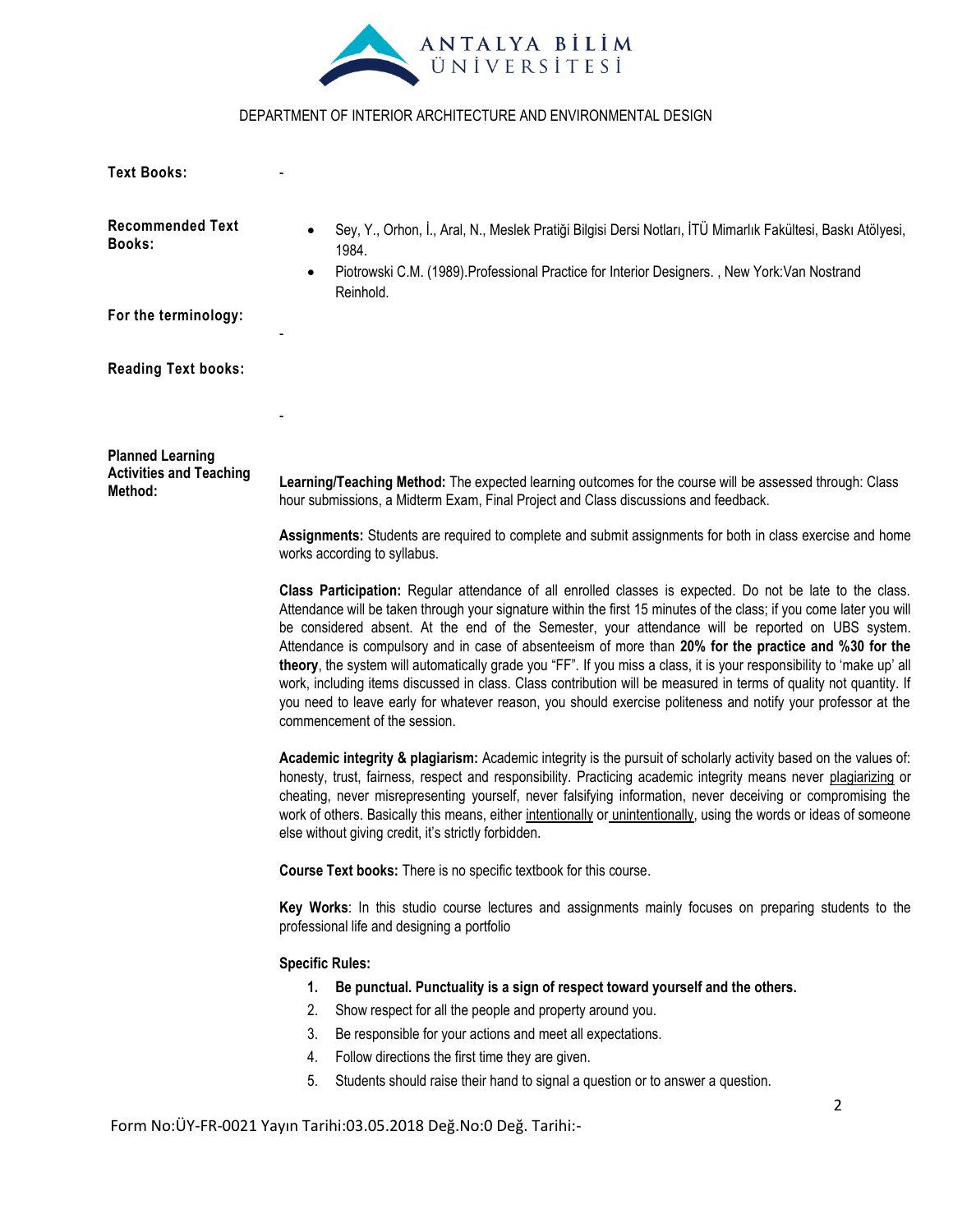

- 6. Students should use the Internet at school for academic purposes only.
- 7. It is forbidden to record classes with any type of device.

**Communication**: Students are encouraged to visit the professor during their Office Hours. If you cannot make it to announced office hours, please make individual arrangements via e-mail. However, do not expect the professor and the research assistant to respond at length via e -mail to questions of content, definition of terms, grading questions etc. If you have a question that requires a substantive response please set up an appointment to speak with one of us.

| <b>Date</b>    | <b>Week</b>    | <b>Chapter Topic</b>                                                                                                                                                                                                                                                                                                          | <b>Take-home exercise</b>                                                          |
|----------------|----------------|-------------------------------------------------------------------------------------------------------------------------------------------------------------------------------------------------------------------------------------------------------------------------------------------------------------------------------|------------------------------------------------------------------------------------|
| 14.09.<br>2021 | 1              | <b>Introduction</b>                                                                                                                                                                                                                                                                                                           |                                                                                    |
| 21.09.<br>2021 | $\overline{2}$ | Definition of Interior Architecture,<br>history, application areas and design<br>process.<br>Interior Designer: Definition,<br>Characteristics, Tasks, Responsibilities,<br><b>Working conditions</b><br><b>TMMOB Chamber of Interior Architects:</b><br>Definition, Statute, Establishment<br>objectives, Control mechanism. | <b>Further Research</b><br>Topic: Professional organizations<br>established abroad |
| 28.09.<br>2021 | 3              | Professional organizations established<br>abroad, Establishment processes,<br>Definitions, Application areas- Grant<br>systems                                                                                                                                                                                                | <b>Further Research</b><br>Topic: Academic institutions                            |
| 05.10.<br>2021 | 4              | Academic institutions - universities<br>abroad, education systems, higher<br>education in interior architecture                                                                                                                                                                                                               | <b>Further Research</b>                                                            |
| 12.10.<br>2021 | 5              | Logo, letterhead,<br><b>Business Card Preparation and</b><br>corporate identity work                                                                                                                                                                                                                                          | <b>Further Research</b>                                                            |
| 19.10.<br>2021 | 6              | <b>Student presentations,</b><br>critique (corporate company<br>establishment)                                                                                                                                                                                                                                                | <b>Further Research</b><br>Presentation                                            |
| 26.10.<br>2021 | $\overline{7}$ | <b>Student presentations,</b><br>critique (corporate company<br>establishment)                                                                                                                                                                                                                                                | <b>Further Research</b><br>Presentation                                            |
|                | 8              | <b>MIDTERM EXAM WEEK</b>                                                                                                                                                                                                                                                                                                      |                                                                                    |

**Course Contents\*: (Weekly Lecture Plan)**

Form No:ÜY-FR-0021 Yayın Tarihi:03.05.2018 Değ.No:0 Değ. Tarihi:-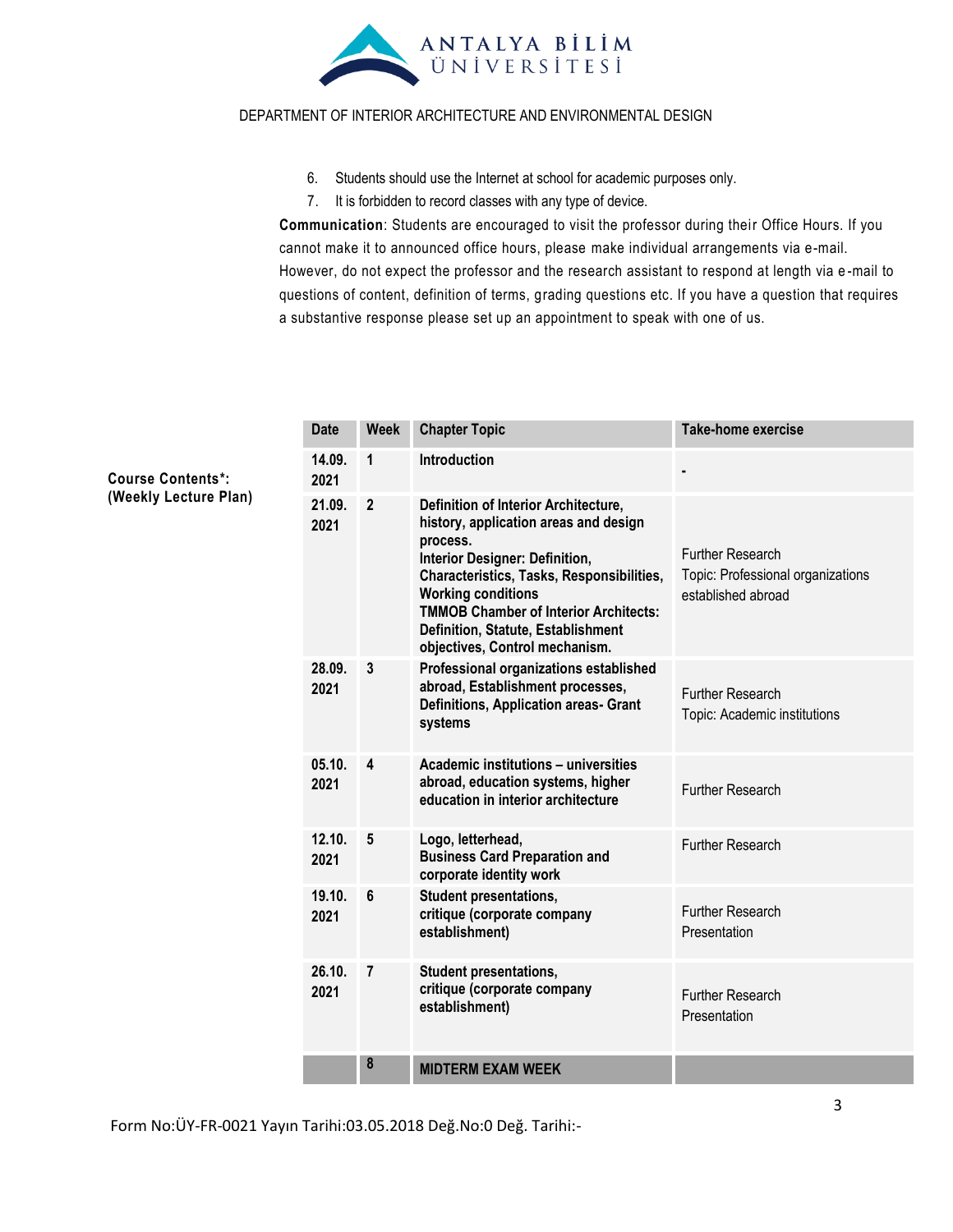

| 09.11<br>2021  | 9  | Career Planning, Letter of intention,<br><b>Interview Techniques</b><br>Letter of Intention preparation, Resume<br>/ CV, CV Preparation<br>Introduction to Portfolio | <b>Further Research</b> |
|----------------|----|----------------------------------------------------------------------------------------------------------------------------------------------------------------------|-------------------------|
| 16.11<br>2021  | 10 | <b>Portfolio: Cover Design</b>                                                                                                                                       | <b>Further Research</b> |
| 23.11<br>2021  | 11 | Portfolio: Page Layout                                                                                                                                               | <b>Further Research</b> |
| 30.11.<br>2021 | 12 | Portfolio: Selection of works to use in<br>Portfolio.<br>In class work                                                                                               | <b>Further Research</b> |
| 07.12.<br>2021 | 13 | Portfolio: Selection of works to use in<br>Portfolio.<br>In class work                                                                                               | <b>Further Research</b> |
| 14.12.<br>2021 | 14 | <b>Final Critiques</b>                                                                                                                                               | <b>Further Research</b> |
|                |    |                                                                                                                                                                      | <b>FINAL EXAM</b>       |

\* PLEASE NOTE: Details of the syllabus and course schedule are subject to minor changes that willl be announced in class and e mail announcement .

**Grading**: Midterm and final exam responses will be evaluated for accuracy, thoughtfulness and clarity. Assignments will be evaluated for content, quality of ideas and clarity of presentation (including both writing and graphics).

| Assessment Methods and<br>Criteria : | <b>METHODS</b>                 | <b>EFFECTS ON GRADING</b> |             |                 |  |
|--------------------------------------|--------------------------------|---------------------------|-------------|-----------------|--|
|                                      | Attendance and Participation   | 10%                       |             |                 |  |
|                                      | Assignments and Presentations  | 15%                       |             |                 |  |
|                                      | Midterm Exam                   | 25%                       |             |                 |  |
|                                      | <b>Final Project</b>           | 50%                       |             |                 |  |
|                                      |                                | 100                       |             |                 |  |
| <b>ECTS Workload Table:</b>          | <b>ACTIVITIES</b>              | <b>NUMBE</b><br>IR.       | <b>HOUR</b> | <b>WORKLOAD</b> |  |
|                                      | Course Teaching Hours          | 13                        |             | 13              |  |
|                                      | Practical                      | 13                        | 2           | 26              |  |
|                                      | Homeworks                      | 10                        |             | 10              |  |
|                                      | Self-study for Midterm Project | 1                         | 13          | 13              |  |
|                                      | Self-study for Final Project   |                           | 13          | 13              |  |

Form No:ÜY-FR-0021 Yayın Tarihi:03.05.2018 Değ.No:0 Değ. Tarihi:-